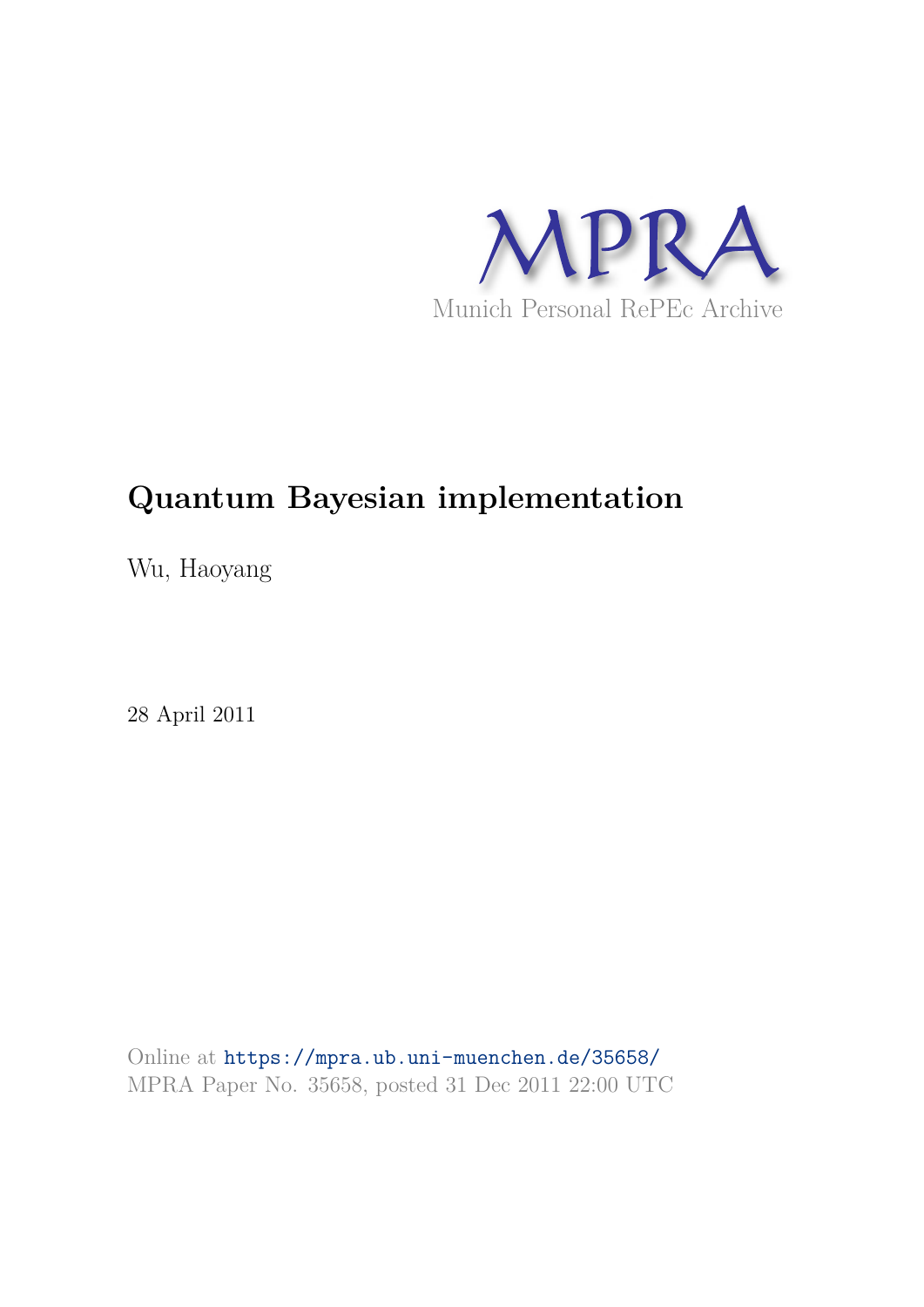## Quantum Bayesian implementation

#### Abstract

Bayesian implementation concerns decision making problems when agents have incomplete information. A recent work [Wu, Quantum mechanism helps agents combat "bad" social choice rules. *Intl. J. of Quantum Information* 9 (2011) 615-623] generalized the implementation theory with complete information to a quantum domain. In this paper, we propose a quantum Bayesian mechanism and an algorithmic Bayesian mechanism, which amend the traditional results for Bayesian implementation.

*Key words:* Algorithmic mechanism design; Bayesian implementation.

#### 1 Introduction

Mechanism design is an important branch of economics. Compared with game theory, it concerns a reverse question: given some desirable outcomes, can we design a game that produces them? Nash implementation and Bayesian implementation are two key topics of the mechanism design theory. The former assumes complete information among the agents, whereas the latter concerns incomplete information. Maskin [1] provided an almost complete characterization of social choice rules that are Nash implementable when the number of agents is at least three. Postlewaite and Schmeidler [2], Palfrey and Srivastava [3], and Jackson [4] together constructed a framework for Bayesian implementation.

In 2011, Wu [5] claimed that the sufficient conditions for Nash implementation shall be amended by virtue of a quantum mechanism. Furthermore, this amendment holds in the macro world by virtue of an algorithmic mechanism [6]. Given these accomplishments in the field of Nash implementation, this paper aims to investigate what will happen if the quantum mechanism is applied to Bayesian implementation.

The rest of this paper is organized as follows: Section 2 recalls preliminaries of Bayesian implementation given by Serrano [7]. In Section 3, a novel condition, multi-Bayesian monotonicity, is defined. Section 4 and 5 are the main parts of this paper, in which we will propose quantum and algorithmic Bayesian mechanisms respectively. The last section draws the conclusions.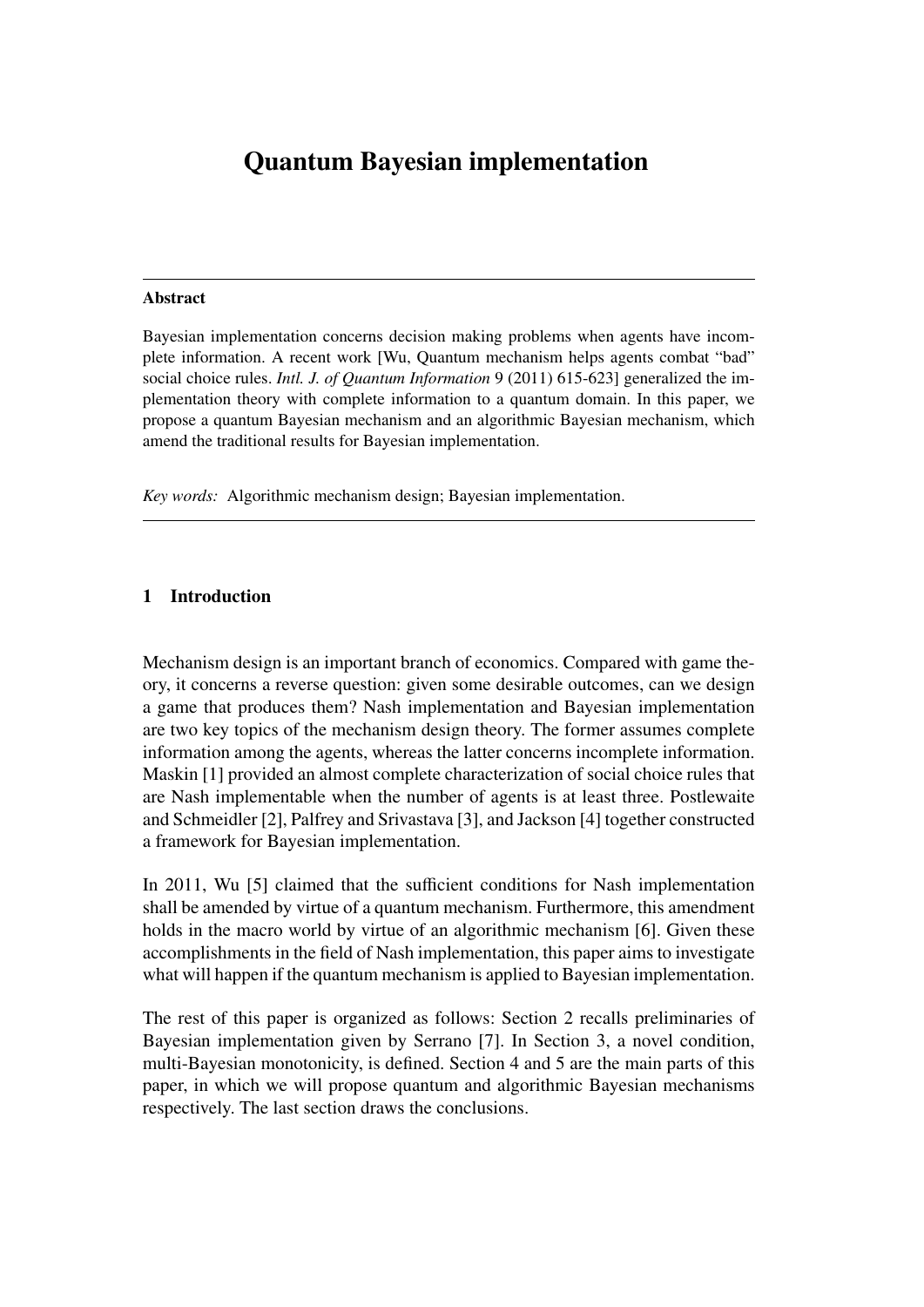#### 2 Preliminaries

Let  $N = \{1, \dots, n\}$  be a finite set of *agents* with  $n \geq 2$ ,  $A = \{a_1, \dots, a_k\}$  be a finite set of social *outcomes*. Let *T<sup>i</sup>* be the finite set of agent *i*'s types, and the *private information* possessed by agent *i* is denoted as  $t_i \in T_i$ . We refer to a profile of types  $t = (t_1, \dots, t_n)$  as a *state*. Consider environments in which the state  $t = (t_1, \dots, t_n)$ is not common knowledge among the *n* agents. We denote by *T* the set of states compatible with an environment, i.e., a set of states that is common knowledge among the agents. Let  $T = \prod_{i \in N} T_i$ . Each agent  $i \in N$  knows his type  $t_i \in T_i$ , but not necessarily the types of the others. We will use the notation  $t_{-i}$  to denote  $(t_j)_{j \neq i}$ . Similarly,  $T_{-i} = \prod_{j \neq i} T_j$ .

Each agent has a *prior belief*, probability distribution, *q<sup>i</sup>* defined on *T*. We make an assumption of nonredundant types: for every  $i \in N$  and  $t_i \in T_i$ , there exists *t*−*i* ∈ *T*−*i* such that *q*<sup>*i*</sup>(*t*) > 0. For each *i* ∈ *N* and *t*<sub>*i*</sub> ∈ *T*<sub>*i*</sub>, the conditional probability of  $t_{-i}$  ∈  $T_{-i}$ , given  $t_i$ , is the *posterior belief* of type  $t_i$  and it is denoted  $q_i(t_{-i}|t_i)$ . For simplicity, we shall consider only single-valued rules, i.e., an SCF *f* is a mapping  $f: T \mapsto A$ . Let F denote the set of SCFs. Given agent *i*'s state  $t_i$  and utility function  $u_i(\cdot, t) : \Delta \times T \mapsto \mathbb{R}$ , the *conditional expected utility* of agent *i* of type  $t_i$ corresponding to a social choice function (SCF)  $f : T \mapsto \Delta$  is defined as:

$$
U_i(f|t_i) \equiv \sum_{t'_{-i} \in T_{-i}} q_i(t'_{-i}|t_i) u_i(f(t'_{-i}, t_i), (t'_{-i}, t_i)).
$$

An *environment with incomplete information* is a list  $E = \langle N, A, (u_i, T_i, q_i)_{i \in N} \rangle$ . An environment is *economic* if, as part of the social outcomes, there exists a private good (e.g., money) over which all agents have a strictly positive preference. Two SCFs *f* and *h* are *equivalent* ( $f \approx h$ ) if  $f(t) = h(t)$  for every  $t \in T$ .

Consider a *mechanism*  $\Gamma = ((M_i)_{i \in N}, g)$  imposed on an incomplete information environment *E*,  $g : M \mapsto \mathcal{F}$ . A *Bayesian Nash equilibrium* of  $\Gamma$  is a profile of strategies  $\sigma^* = (\sigma_i^*)_{i \in N}$  where  $\sigma_i^* : T_i \mapsto M_i$  such that for all  $i \in N$  and for all  $t_i \in T_i$ ,

$$
U_i(g(\sigma^*)|t_i) \ge U_i(g(\sigma^*_{-i}, \sigma'_i)|t_i), \quad \forall \sigma'_i: T_i \mapsto M_i.
$$

Denote by  $\mathcal{B}(\Gamma)$  the set of Bayesian equilibria of the mechanism  $\Gamma$ . Let  $g(\mathcal{B}(\Gamma))$ be the corresponding set of equilibrium outcomes. An SCF *f* is *Bayesian implementable* if there exists a mechanism  $\Gamma = ((M_i)_{i \in N}, g)$  such that  $g(\mathcal{B}(\Gamma)) \approx f$ . An SCF *f* is *incentive compatible* if truth-telling is a Bayesian equilibrium of the direct mechanism associated with *f*, i.e., if for every  $i \in N$  and for every  $t_i \in T_i$ ,

$$
\sum_{i'_{-i} \in T_{-i}} q_i(t'_{-i}|t_i)u_i(f(t'_{-i}, t_i), (t'_{-i}, t_i)) \geq \sum_{t'_{-i} \in T_{-i}} q_i(t'_{-i}|t_i)u_i(f(t'_{-i}, t'_i), (t'_{-i}, t_i)),
$$

 $\forall t_i' \in T_i.$ 

*t*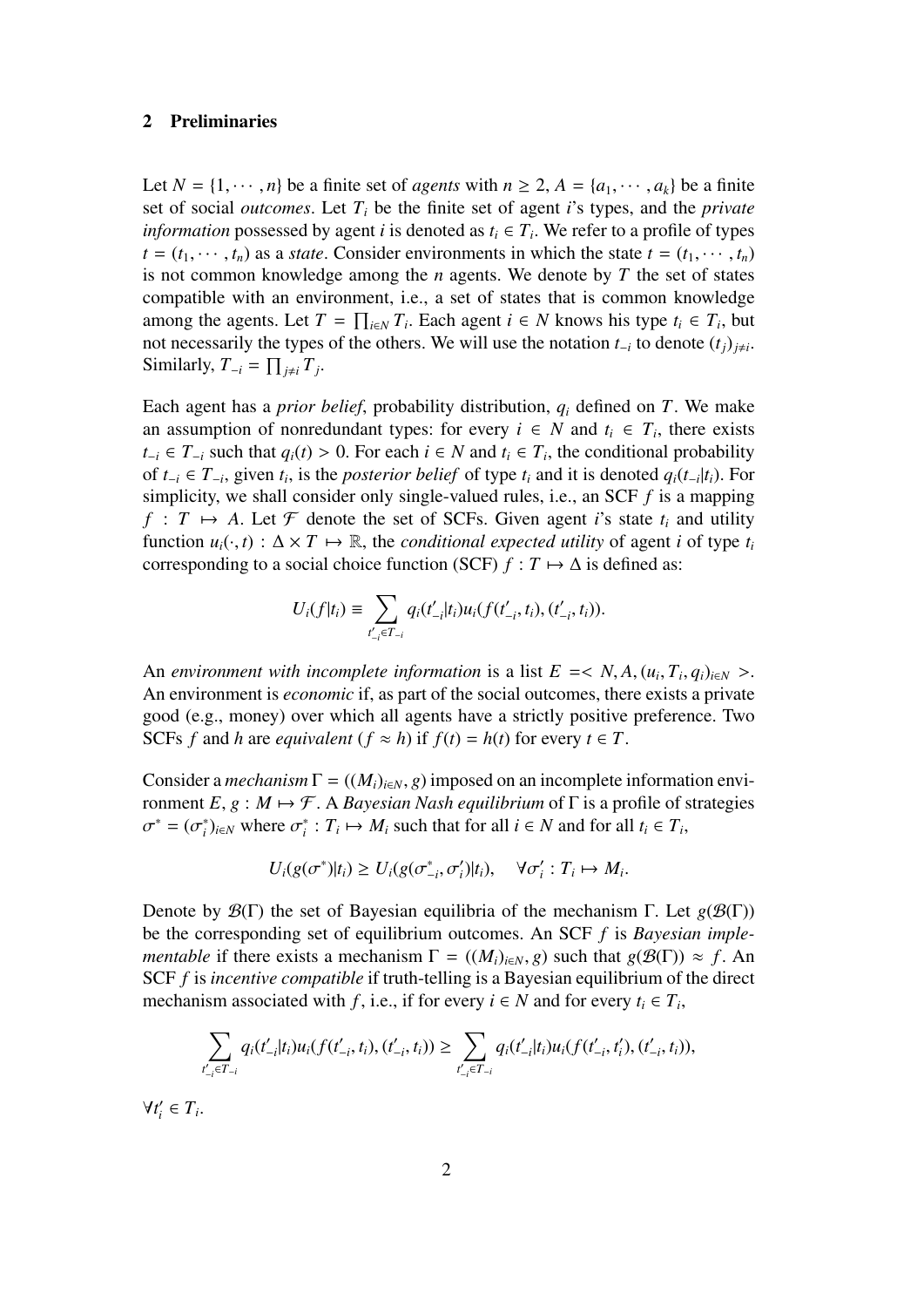Consider a strategy in a direct mechanism for agent *i*, i.e., a mapping  $\alpha_i = (\alpha_i(t_i))_{t_i \in T_i}$ :  $T_i \mapsto T_i$ . A *deception*  $\alpha = (\alpha_i)_{i \in N}$  is a collection of such mappings where at least one differs from the identity mapping. Given an SCF  $f$  and a deception  $\alpha$ , let  $[f \circ \alpha]$ denote the following SCF:  $[f \circ \alpha](t) = f(\alpha(t))$  for every  $t \in T$ . For a type  $t_i \in T_i$ , an SCF *f*, and a deception  $\alpha$ , let  $f_{\alpha_i(t_i)}(t') = f(t'_{-i}, \alpha_i(t_i))$  for all  $t' \in T$ . An SCF *f* is *Bayesian monotonic* if for any deception  $\alpha$ , whenever  $f \circ \alpha \neq f$ , there exist  $i \in N$ ,  $t_i \in T_i$ , and an SCF *y* such that

$$
U_i(y \circ \alpha | t_i) > U_i(f \circ \alpha | t_i), \quad \text{while } U_i(y_{\alpha_i(t_i)} | t_i') \leq U_i(f | t_i'), \quad \forall t_i' \in T_i.
$$
 (\*)

In economic environments, the sufficient and necessary conditions for full Bayesian implementation are incentive compatibility and Bayesian monotonicity. To facilitate the following discussion, here we cite the Bayesian mechanism (Page 404, line 4, [7]) as follows: Consider a mechanism  $\Gamma = ((M_i)_{i \in N}, g)$ , where  $M_i = T_i \times \mathcal{F} \times \mathbb{Z}_+$ , and  $\mathbb{Z}_+$  is the set of nonnegative integers. Each agent is asked to report his type  $t_i$ , an SCF  $f_i$  and a nonnegative integer  $z_i$ , i.e.,  $m_i = (t_i, f_i, z_i)$ . The outcome function *g* is as follows:

(i) If for all *i* ∈ *N*,  $m_i$  = ( $t_i$ ,  $f$ , 0), then  $g(m) = f(t)$ , where  $t = (t_1, \dots, t_n)$ .

(ii) If for all  $j \neq i$ ,  $m_j = (t_j, f, 0)$  and  $m_i = (t'_i, y, z_i) \neq (t'_i, f, 0)$ , we can have two cases:

(a) If for all  $t_i$ ,  $U_i(y_{t_i'}|t_i) \le U_i(f|t_i)$ , then  $g(m) = y(t_i', t_{-i})$ ;

(b) Otherwise, 
$$
g(m) = f(t'_i, t_{-i})
$$
.

(iii) In all other cases, the total endowment of the economy is awarded to the agent of smallest index among those who announce the largest integer.

#### 3 Multi-Bayesian monotonicity

**Definition 1:** An SCF  $f$  is *multi-Bayesian monotonic* if there exist a deception  $\alpha$ ,  $f \circ \alpha \neq f$ , and a set of agents  $N^{\alpha} = \{i^1, i^2, \dots\} \subseteq N$ ,  $2 \leq |N^{\alpha}| \leq n$ , such that for every  $i \in N^{\alpha}$ , there exist  $t_i \in T_i$  and an SCF  $y^i \in \mathcal{F}$  that satisfy:

$$
U_i(y^i \circ \alpha | t_i) > U_i(f \circ \alpha | t_i), \quad \text{while } U_i(y^i_{\alpha_i(t_i)} | t'_i) \leq U_i(f | t'_i), \quad \forall t'_i \in T_i. \quad (*)
$$

Let  $l = |N^{\alpha}|$ . Without loss of generality, let these *l* agents be the last *l* agents among *n* agents.

In 1993, Matsushima [9] claimed that Bayesian monotonicity is a very weak condition when utility functions are quasi-linear and lotteries are available. Consider an SCF *f* that satisfies Bayesian monononicity, if there is a deception  $\alpha$  such that its corresponding agent *i* has another symmetric agent *j* (i.e.,  $i \neq j$ ,  $u_i = u_j$ ,  $T_i = T_j$ , the prior belief and posterior belief hold by them are the same), then *f* is multi-Bayesian monotonic.

Example 1: Similar to Example 23.B.5 in Ref. [8], here we consider an auction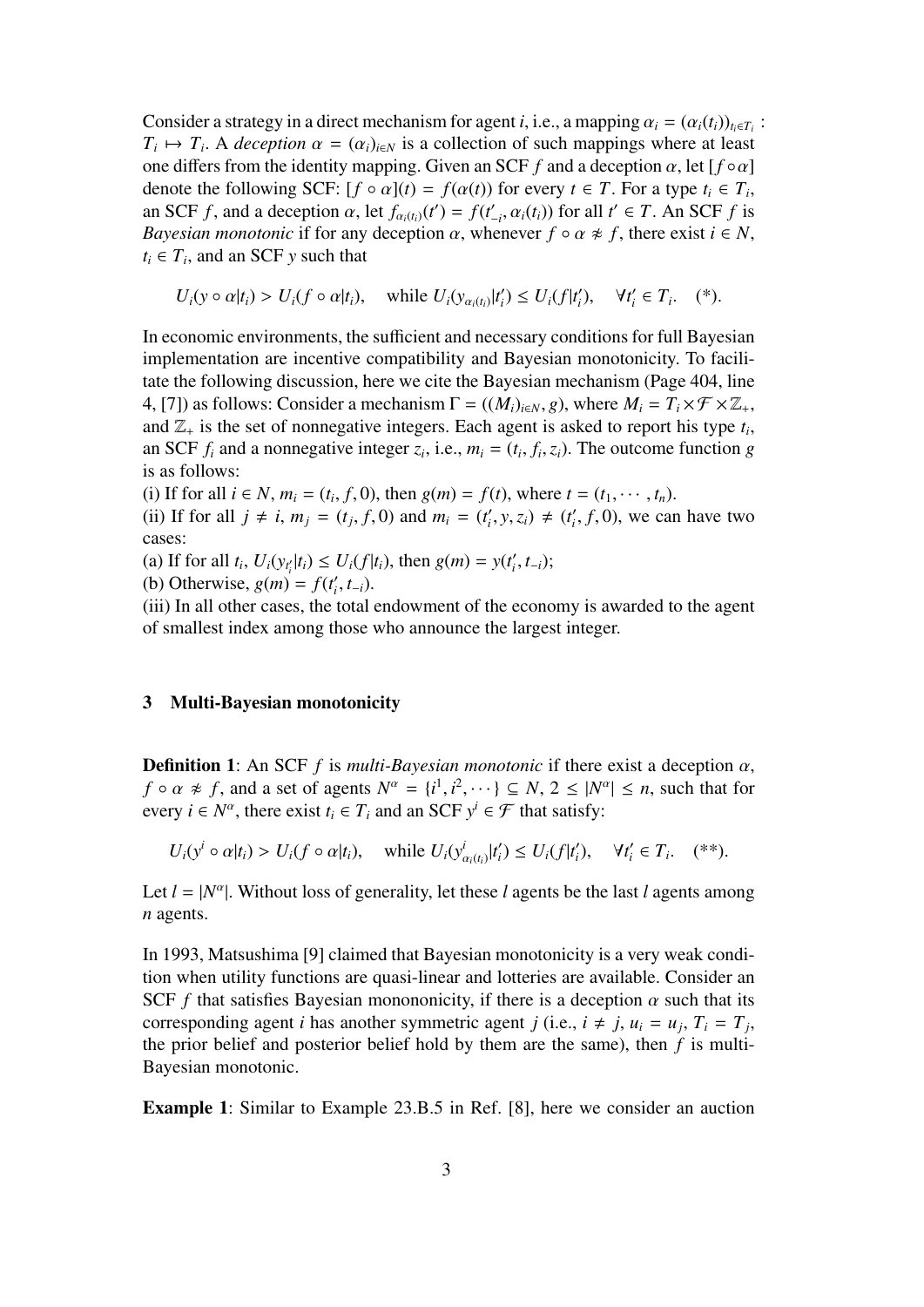setting with one seller (i.e., agent 0) and three buyers (i.e., agent 1, 2 and 3). All buyers' privately observed valuations *t<sup>i</sup>* are drawn independently from the uniform distribution on [0, 1] and this fact is common knowledge among the agents. Each buyer submits a sealed bid,  $b_i \geq 0$  ( $i = 1, 2, 3$ ). The sealed bids are examined and the buyer with the highest bid is declared the winner. If there is a tie, the winner is chosen randomly. The winning buyer pays an amount equal to his bid to the seller. The losing buyer does not pay anything.

Consider the social choice function  $f(t) = (x_0(t), x_1(t), x_2(t), x_3(t), p_0(t), p_1(t), p_2(t),$  $p_3(t)$ , in which

$$
x_1(t) = 1, \quad \text{if } t_1 \ge t_2 \text{ and } t_1 \ge t_3; \quad = 0 \text{ otherwise};
$$
  
\n
$$
x_2(t) = 1, \quad \text{if } t_2 > t_1 \text{ and } t_2 \ge t_3; \quad = 0 \text{ otherwise};
$$
  
\n
$$
x_3(t) = 1, \quad \text{if } t_3 > t_1 \text{ and } t_3 > t_2; \quad = 0 \text{ otherwise};
$$
  
\n
$$
x_0(t) = 0, \quad \text{for all } t;
$$
  
\n
$$
p_1(t) = -\frac{2}{3}\theta_1 x_1(t);
$$
  
\n
$$
p_2(t) = -\frac{2}{3}\theta_2 x_2(t);
$$
  
\n
$$
p_3(t) = -\frac{2}{3}\theta_3 x_3(t);
$$
  
\n
$$
p_0(t) = -[p_1(t) + p_2(t) + p_3(t)].
$$

It can be easily checked that the strategies  $b_i(t_i) = \frac{2}{3}$  $\frac{2}{3}t_i$  (for  $i = 1, 2, 3$ ) constitute a Bayesian Nash equilibrium of this auction that indirectly yields the outcomes specified by *f*(*t*). Thus, according to Theorem 1 [4], *f* is incentive compatible and Bayesian monotonic. Since the three buyers are symmetric, then according to the definition of multi-Bayesian monotonicity, *f* is multi-Bayesian monotonic.

Proposition 1: In economic environments, consider an SCF *f* that is incentive compatible and Bayesian monotonic, if *f* is multi-Bayesian monotonic, then  $f \circ \alpha$  is not Bayesian implementable by using the traditional Bayesian mechanism, where  $\alpha$  is specified in the definition of multi-Bayesian monotonicity.

Proof: According to Serrano's proof (Page 404, line 33, [7]), all equilibrium strategies fall under rule (i), i.e., *f* is unanimously announced and all agents announce the integer 0. Consider the deception  $\alpha$  specified in the definition of multi-Bayesian monotonicity. At first sight, if every agent  $i \in N$  submits  $(\alpha_i(t_i), f, 0)$ , then  $f \circ \alpha$ may be generated as the equilibrium outcome by rule (i). However, For each agent  $i \in N^{\alpha}$ , he has incentives to unilaterally deviate from  $(\alpha_i(t_i), f, 0)$  to  $(\alpha_i(t_i), y^i, 0)$ in order to obtain  $y^i \circ \alpha$  by rule (ii.a). This is a profitable deviation for each agent  $i \in N^{\alpha}$ . Therefore,  $f \circ \alpha$  is not Bayesian implementable.  $\square$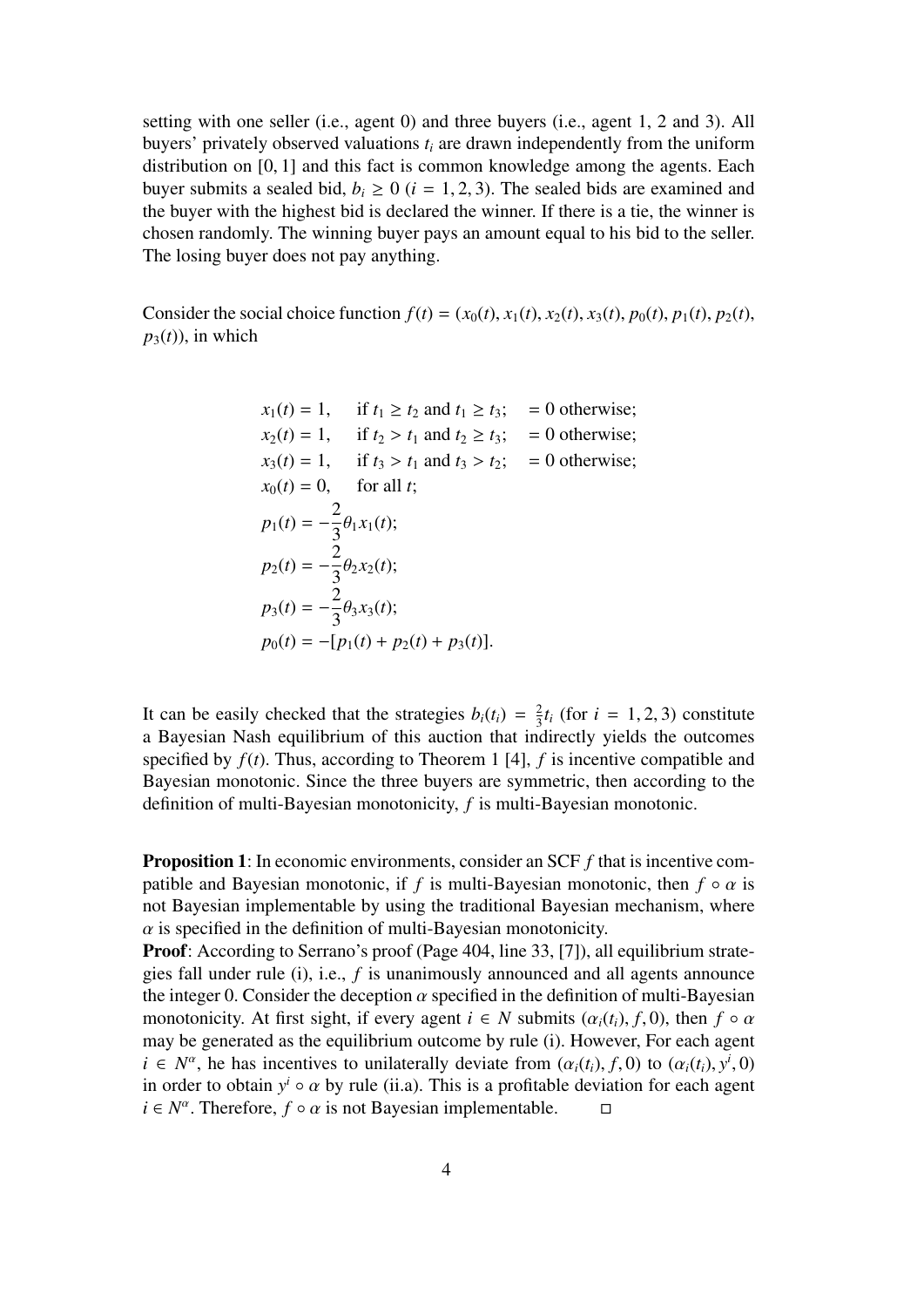#### 4 A quantum Bayesian mechanism

Following Ref. [5], here we will propose a quantum Bayesian mechanism to modify the sufficient conditions for Bayesian implementation. According to Eq (4) in Ref. [10], two-parameter quantum strategies are drawn from the set:

$$
\hat{\omega}(\theta,\phi) \equiv \begin{bmatrix} e^{i\phi}\cos(\theta/2) & i\sin(\theta/2) \\ i\sin(\theta/2) & e^{-i\phi}\cos(\theta/2) \end{bmatrix},
$$
\n(1)

 $\hat{\Omega} \equiv {\hat{\omega}(\theta, \phi)} : \theta \in [0, \pi], \phi \in [0, \pi/2], \hat{J} \equiv \cos(\gamma/2)\hat{I}^{\otimes n} + i\sin(\gamma/2)\hat{\sigma}_x^{\otimes n}$  (where  $\gamma \in [0, \pi/2]$  is an entanglement measure,  $\sigma_x$  is Pauli matrix),  $\hat{I} \equiv \hat{\omega}(0, 0), \hat{D}_n \equiv \hat{\omega}(0, 0)$  $\hat{\omega}(\pi, \pi/n), \hat{C}_n \equiv \hat{\omega}(0, \pi/n).$ 

Without loss of generality, we assume that:

1) Each agent *i* has a quantum coin *i* (qubit) and a classical card *i*. The basis vectors  $|C\rangle = (1, 0)^T$ ,  $|D\rangle = (0, 1)^T$  of a quantum coin denote head up and tail up respectively.

2) Each agent *i* independently performs a local unitary operation on his/her own quantum coin. The set of agent *i*'s operation is  $\hat{\Omega}_i = \hat{\Omega}$ . A strategic operation chosen by agent *i* is denoted as  $\hat{\omega}_i \in \hat{\Omega}_i$ . If  $\hat{\omega}_i = \hat{I}$ , then  $\hat{\omega}_i(|C\rangle) = |C\rangle$ ,  $\hat{\omega}_i(|D\rangle) = |D\rangle$ ; If  $\hat{\omega}_i = \hat{D}_n$ , then  $\hat{\omega}_i(|C\rangle) = |D\rangle$ ,  $\hat{\omega}_i(|D\rangle) = |C\rangle$ .  $\hat{I}$  denotes "*Not flip*",  $\hat{D}_n$  denotes "*Flip*". 3) The two sides of a card are denoted as Side 0 and Side 1. The information written on the Side 0 (or Side 1) of card *i* is denoted as  $card(i, 0)$  (or  $card(i, 1)$ ). A typical card written by agent *i* is described as  $c_i = (card(i, 0), card(i, 1))$ , where *card*(*i*, 0), *card*(*i*, 1)  $\in T_i \times \mathcal{F} \times \mathbb{Z}_+$ . The set of *c<sub>i</sub>* is denoted as *C<sub>i</sub>*.

4) There is a device that can measure the state of *n* coins and send messages to the designer.

A *quantum Bayesian mechanism*  $\Gamma_B^Q = ((\hat{\Sigma}_i)_{i \in N}, \hat{g})$  describes a strategy set  $\hat{\Sigma}_i = \{\hat{\sigma}_i :$  $T_i \mapsto \hat{\Omega}_i \times C_i$  for each agent *i* and an outcome function  $\hat{g} : \otimes_{i \in N} \hat{\Omega}_i \times \prod_{i \in N} C_i \mapsto \mathcal{F}$ . A strategy profile is  $\hat{\sigma} = (\hat{\sigma}_i, \hat{\sigma}_{-i})$ , where  $\hat{\sigma}_{-i}: T_{-i} \mapsto \otimes_{j \neq i} \hat{\Omega}_j \times \prod_{j \neq i} C_j$ . A *Bayesian Nash equilibrium* of Γ *Q*  $\mathcal{L}_{B}^{Q}$  is a strategy profile  $\hat{\sigma}^{*} = (\hat{\sigma}_{1}^{*}, \cdots, \hat{\sigma}_{n}^{*})$  such that for every  $i \in N$  and for every  $t_i \in T_i$ ,

$$
U_i(\hat{g}(\hat{\sigma}^*)|t_i) \geq U_i(\hat{g}(\hat{\sigma}_{-i}^*,\hat{\sigma}_i')|t_i), \quad \forall \hat{\sigma}_i': T_i \mapsto \hat{\Omega}_i \times C_i.
$$

The setup of the quantum Bayesian mechanism  $\Gamma_B^Q = ((\hat{\Sigma}_i)_{i \in N}, \hat{g})$  is depicted in Fig. 1. The working steps of  $\Gamma_R^Q$  $\frac{Q}{B}$  are given as follows:

Step 1: Nature selects a state  $t \in T$  and assigns  $t$  to the agents. Each agent  $i$  knows *t*<sub>*i*</sub> and  $q_i(t_{-i}|t_i)$ . The state of each quantum coin is set as  $|C\rangle$ . The initial state of the *n* quantum coins is  $|\psi_0\rangle = |C \cdots CC\rangle$ .

Step 2: If  $f$  is multi-Bayesian monotonic, then go to Step 4.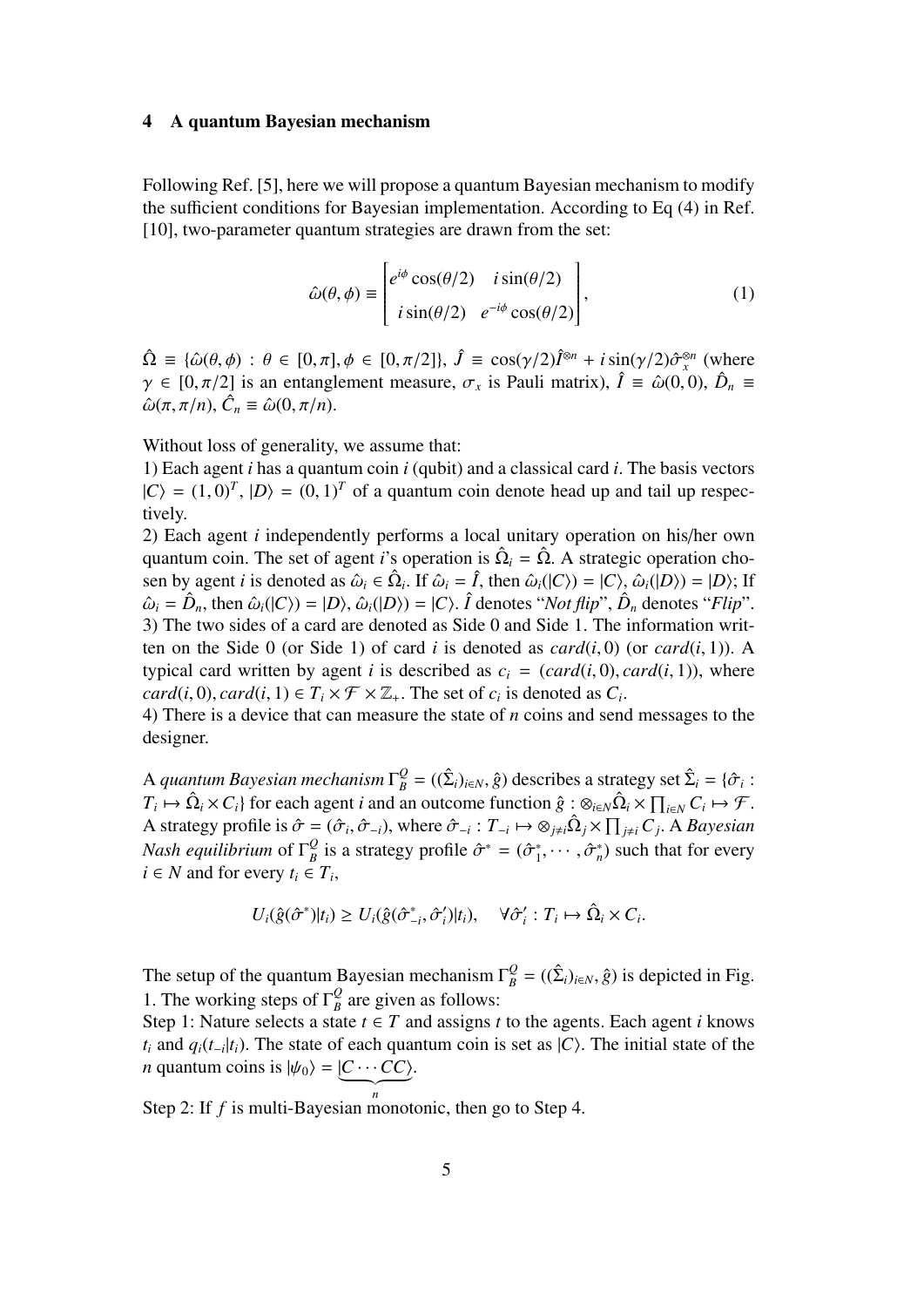

Fig. 1. The setup of a quantum Bayesian mechanism. Each agent has a quantum coin and a card. Each agent independently performs a local unitary operation on his/her own quantum coin.

Step 3: Each agent *i* sets  $c_i = ((t_i, f_i, z_i), (t_i, f_i, z_i))$ ,  $\hat{\omega}_i = \hat{I}$ . Go to Step 7. Step 4: Each agent *i* sets  $c_i = ((\alpha_i(t_i), f, 0), (t_i, f_i, z_i))$  (where  $\alpha$  is specified in the definition of multi-Bayesian monotonicity). Let *n* quantum coins be entangled by  $\hat{J}$ .  $|\psi_1\rangle = \hat{J}|\psi_0\rangle$ .

Step 5: Each agent *i* independently performs a local unitary operation  $\hat{\omega}_i$  on his/her own quantum coin.  $|\psi_2\rangle = [\hat{\omega}_1 \otimes \cdots \otimes \hat{\omega}_n] |\psi_1\rangle$ .

Step 6: Let *n* quantum coins be disentangled by  $\hat{J}^+$ .  $|\psi_3\rangle = \hat{J}^+|\psi_2\rangle$ .

Step 7: The device measures the state of *n* quantum coins and sends  $card(i, 0)$  (or *card*(*i*, 1)) as  $m_i$  to the designer if the state of quantum coin *i* is  $|C\rangle$  (or  $|D\rangle$ ).

Step 8: The designer receives the overall message  $m = (m_1, \dots, m_n)$  and let the final outcome  $\hat{g}(\hat{\sigma}) = g(m)$  using rules (i)-(iii) specified in the traditional Bayesian mechanism. END.

Given  $n \geq 3$  agents and an SCF  $f$ , suppose  $f$  satisfies multi-Bayesian monotonicity. For each  $i \in N^{\alpha}$ , let  $card(i, 0) = (\alpha_i(t_i), f, 0)$ ,  $card(i, 1) = (\alpha_i(t_i), y^i, 0)$ ; for each  $i \notin$  $N^{\alpha}$ , let *card*(*i*, 0) = ( $\alpha_i(t_i)$ , *f*, 0), *card*(*i*, 1) = ( $t_i$ ,  $f_i$ ,  $z_i$ ) (where  $\alpha$ ,  $N^{\alpha}$ ,  $y^i$  are specified in the definition of multi-Bayesian monotonicity). We define the payoff to the *n*-th agent as follows:  $\oint_{C \cdots CC}$  represents the payoff to the *n*-th agent when the measured state of *n* quantum coins in Step 7 of  $\Gamma_R^Q$  $\frac{Q}{B}$  is  $\underbrace{(C \cdots CC)}$ ; \$*c*<sub>*···</sub><i>c*<sub>*D*</sub> represents the payoff</sub>

to the *n*-th agent when the measured state of *n* quantum coins is  $|\underbrace{C \cdots C}_{n-1}|$ *D*i). \$*<sup>D</sup>*···*DD*

and \$*<sup>D</sup>*···*DC* are defined similarly.

**Definition 2:** Given an SCF *f* satisfying multi-Bayesian monotonicity, define condition  $\lambda^B$  as follows:

1)  $\lambda_1^B$ : Consider the payoff to the *n*-th agent,  $\mathcal{S}_{C}$ *···CC* >  $\mathcal{S}_{D}$ *···DD*, i.e., he/she prefers the expected payoff of a certain outcome (generated by rule (i)) to the expected payoff of an uncertain outcome (generated by rule (iii)).

2)  $\lambda_2^B$ : Consider the payoff to the *n*-th agent,  $\oint_{C \cdots CC} > \oint_{C \cdots CD} [1 - \sin^2 \gamma \sin^2(\pi/l)] +$  $\int_{D \cdots DC}^{\infty} \sin^2 \gamma \sin^2(\pi/l)$ .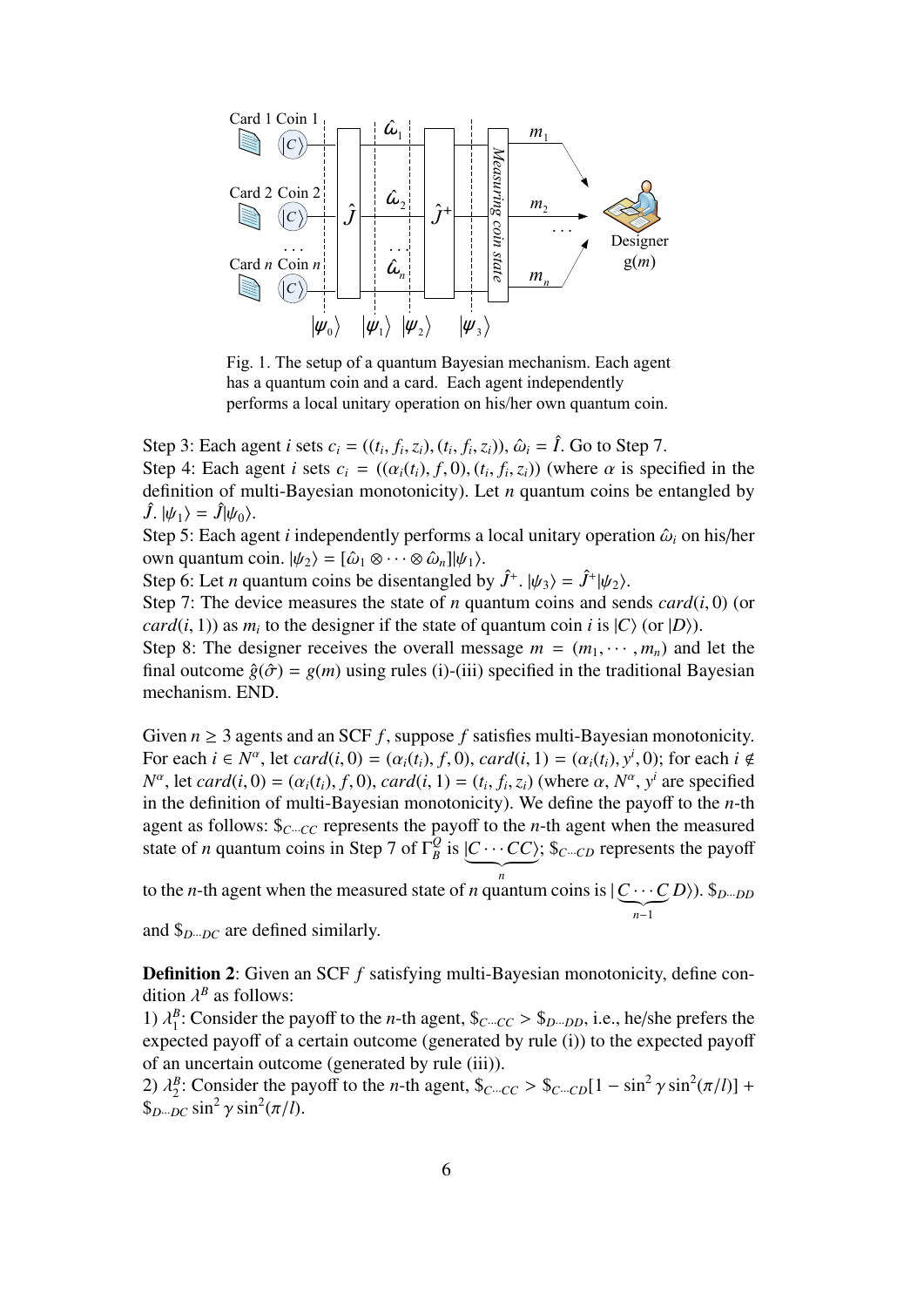Proposition 2: In economic environments, consider an SCF *f* that is incentive compatible and Bayesian monotonic, if *f* is multi-Bayesian monotonic and condition  $\lambda^B$  is satisfied, then *f* ∘ *α* is Bayesian implementable by using the quantum Bayesian mechanism.

**Proof:** Since *f* is multi-Bayesian monotonic, then there exist a deception  $\alpha$ ,  $f \circ \alpha \neq 0$ *f*, and  $2 \le l \le n$  agents that satisfy Eq (\*\*), i.e., for each agent  $i \in N^{\alpha}$ , there exist  $t_i \in T_i$  and an SCF  $y^i \in \mathcal{F}$  such that:

$$
U_i(y^i \circ \alpha | t_i) > U_i(f \circ \alpha | t_i), \quad \text{while } U_i(y^i_{\alpha_i(t_i)} | t'_i) \leq U_i(f|t'_i), \quad \forall t'_i \in T_i.
$$

Hence, the quantum Bayesian mechanism will enter Step 4. Each agent  $i \in N$ sets  $c_i = ((\alpha_i(t_i), f, 0), (t_i, f_i, z_i))$ . Let  $c = (c_1, \dots, c_n)$ . Since condition  $\lambda^B$  is satisfied, then similar to the proof of Proposition 2 in Ref. [5], if the *n* agents choose  $\hat{\sigma}^* = (\hat{\omega}^*, c)$ , where  $\hat{\omega}^* = (\underbrace{\hat{l}, \cdots, \hat{l}}_{n-l})$  $\frac{\hat{C}_l, \cdots, \hat{C}_l}{l}$ ), then  $\hat{\sigma}^* \in \mathcal{B}(\Gamma_B^Q)$  $\binom{Q}{B}$ . In Step 7, the corresponding measured state of *n* quantum coins is  $\underbrace{(C \cdots CC)}$ . Hence, for each agent  $i \in N$ ,  $m_i = (\alpha_i(t_i), f, 0)$ . In Step 8,  $\hat{g}(\hat{\sigma}^*) = f \circ \alpha \neq f$ . Therefore,  $f \circ \alpha$  is implemented by  $\Gamma_g^Q$  $\frac{Q}{B}$  in Bayesian Nash equilibrium.  $\square$ 

#### 5 An algorithmic Bayesian mechanism

Following Ref. [6], in this section we will propose an algorithmic Bayesian mechanism to help agents benefit from the quantum Bayesian mechanism in the macro world. In the beginning, we cite matrix representations of quantum states from Ref. [6].

#### *5.1 Matrix representations of quantum states*

In quantum mechanics, a quantum state can be described as a vector. For a twolevel system, there are two basis vectors:  $(1,0)^T$  and  $(0,1)^T$ . In the beginning, we define:

$$
|C\rangle = \begin{bmatrix} 1 \\ 0 \end{bmatrix}, \quad \hat{I} = \begin{bmatrix} 1 & 0 \\ 0 & 1 \end{bmatrix}, \quad \hat{\sigma}_x = \begin{bmatrix} 0 & 1 \\ 1 & 0 \end{bmatrix}, |\psi_0\rangle = \underbrace{|C\cdots CC\rangle}_{n} = \begin{bmatrix} 1 \\ 0 \\ \cdots \\ 0 \end{bmatrix}_{2^n \times 1} \tag{2}
$$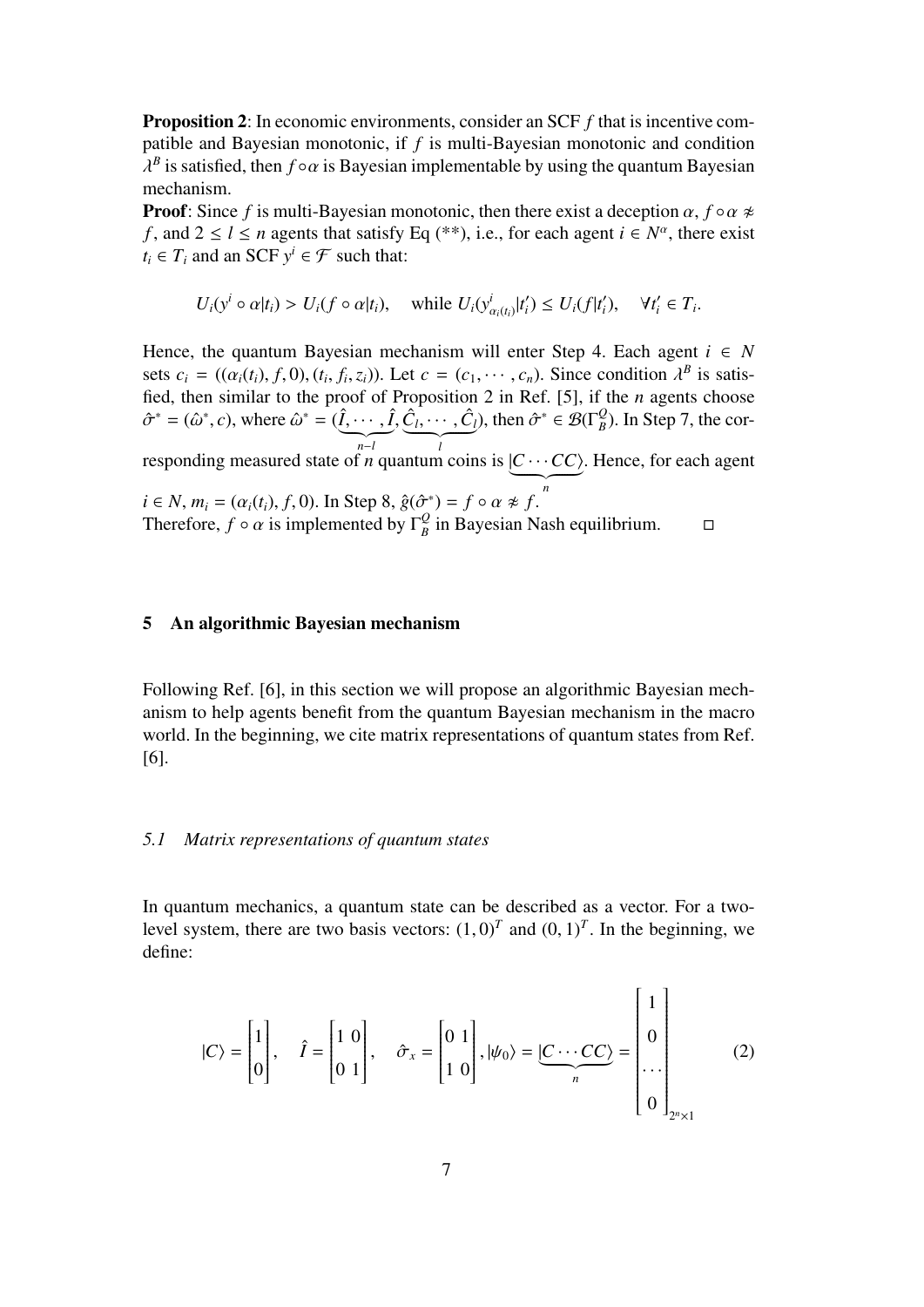$$
\hat{J} = \cos(\gamma/2)\hat{I}^{\otimes n} + i\sin(\gamma/2)\hat{\sigma}_x^{\otimes n}
$$
\n(3)  
\n
$$
= \begin{bmatrix}\n\cos(\gamma/2) & i\sin(\gamma/2) \\
\cdots & \cdots \\
\cos(\gamma/2) & i\sin(\gamma/2) \\
i\sin(\gamma/2) & \cos(\gamma/2) \\
\cdots & \cdots \\
i\sin(\gamma/2) & \cos(\gamma/2)\n\end{bmatrix}_{2^n \times 2^n}
$$
\n(4)

For  $\gamma = \pi/2$ ,

*J*ˆ π/<sup>2</sup> = 1 √ 2 1 *i* · · · · · · 1 *i i* 1 · · · · · · *i* 1 2 *<sup>n</sup>*×<sup>2</sup> *n* , *J*ˆ<sup>+</sup> π/<sup>2</sup> = 1 √ 2 1 −*i* · · · · · · 1 −*i* −*i* 1 · · · · · · −*i* 1 2 *<sup>n</sup>*×<sup>2</sup> *n* (5)

#### *5.2 A simulating algorithm*

Similar to Ref. [6], in the following we will propose a simulating algorithm that simulates the quantum operations and measurements in Steps 4-7 of the quantum Bayesian mechanism given in Section 4. The inputs and outputs of the algorithm are adjusted to the case of Bayesian implementation. The factor  $\gamma$  is also set as its maximum  $\pi/2$ . For *n* agents, the inputs and outputs of the algorithm are illustrated in Fig. 2. The *Matlab* program is given in Fig. 3, which is cited from Ref. [6].

#### Inputs:

1)  $\theta_i$ ,  $\phi_i$ ,  $i = 1, \dots, n$ : the parameters of agent *i*'s local operation  $\hat{\omega}_i$ ,  $\theta_i \in [0, \pi]$ ,  $\phi_i \in$  $[0, \pi/2]$ .

2)  $card(i, 0)$ ,  $card(i, 1)$ ,  $i = 1, \dots, n$ : the information written on the two sides of agent *i*'s card, where *card*(*i*, 0), *card*(*i*, 1)  $\in T_i \times \mathcal{F} \times \mathbb{Z}_+$ .

#### Outputs:

 $m_i$ ,  $i = 1, \dots, n$ : the agent *i*'s message that is sent to the designer,  $m_i \in T_i \times \mathcal{F} \times \mathbb{Z}_+$ .

#### Procedures of the algorithm:

Step 1: Reading parameters  $\theta_i$  and  $\phi_i$  from each agent  $i \in N$  (See Fig. 3(a)). Step 2: Computing the leftmost and rightmost columns of  $\hat{\omega}_1 \otimes \cdots \otimes \hat{\omega}_n$  (See Fig.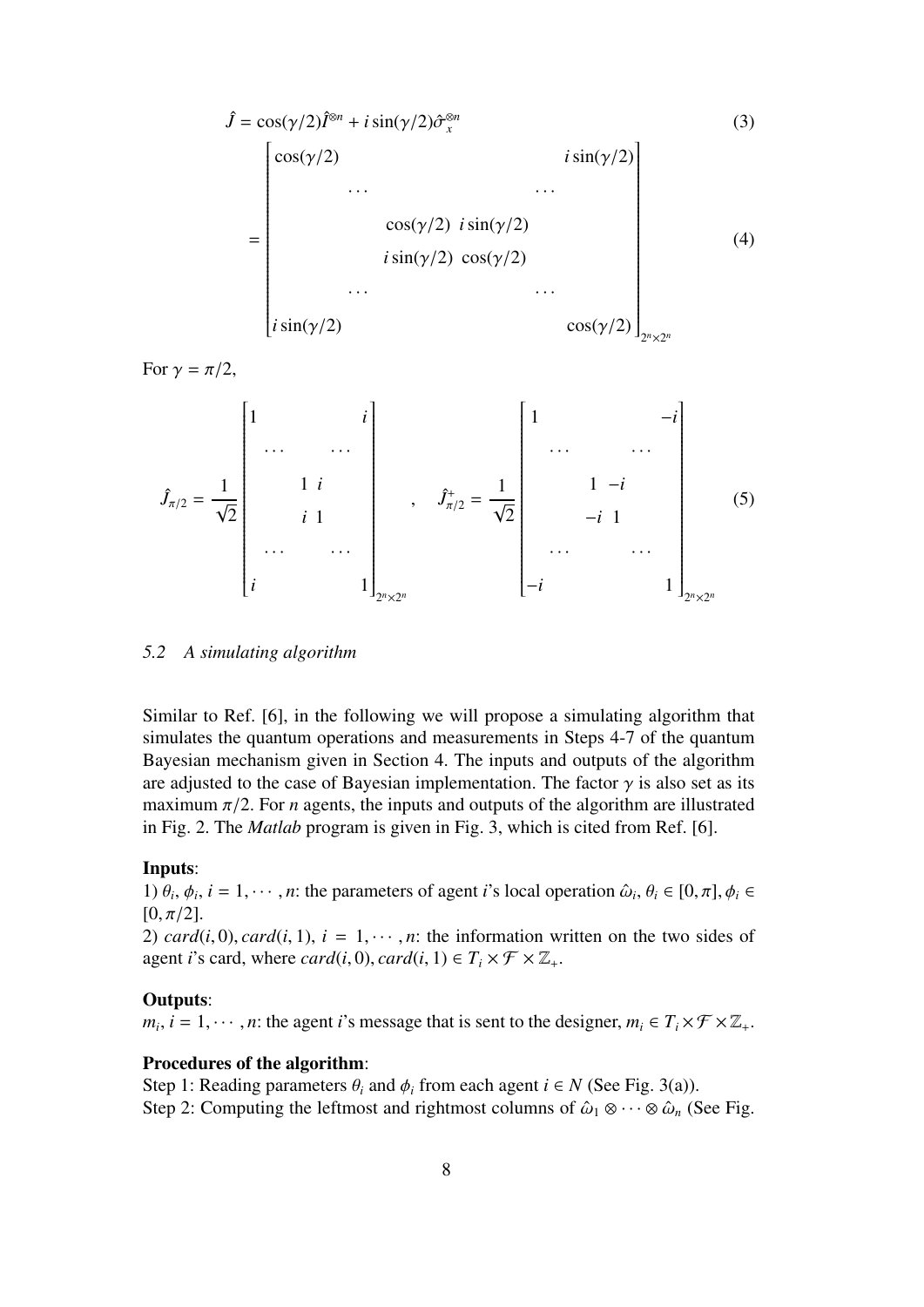

Fig. 2. The inputs and outputs of the algorithm.

3(b)).

Step 3: Computing the vector representation of  $|\psi_2\rangle = [\hat{\omega}_1 \otimes \cdots \otimes \hat{\omega}_n] \hat{J}_{\pi/2} |\psi_0\rangle$ . Step 4: Computing the vector representation of  $|\psi_3\rangle = \hat{J}^+_{\pi/2} |\psi_2\rangle$ . Step 5: Computing the probability distribution  $\langle \psi_3 | \psi_3 \rangle$  (See Fig. 3(c)). Step 6: Randomly choosing a "collapsed" state from the set of all 2*<sup>n</sup>* possible states  $\{\underbrace{|C\cdots CC\rangle}, \cdots, \underbrace{|D\cdots DD\rangle}\}$  according to the probability distribution  $\langle \psi_3 | \psi_3 \rangle$ . Step 7: For each  $i \in N$ , the algorithm sends *card*(*i*, 0) (or *card*(*i*, 1)) as  $m_i$  to the designer if the *i*-th basis vector of the "collapsed" state is  $|C\rangle$  (or  $|D\rangle$ ) (See Fig. 3(d)).

#### *5.3 An algorithmic version of the quantum Bayesian mechanism*

In the quantum Bayesian mechanism  $\Gamma_B^Q = ((\hat{\Sigma}_i)_{i \in N}, \hat{g})$ , the key parts are quantum operations and measurements, which are restricted by current experimental technologies. In Section 5.2, these parts are replaced by a simulating algorithm which can be easily run in a computer. Now we update the quantum Bayesian mechanism  $\Gamma_B^Q = ((\hat{\Sigma}_i)_{i \in N}, \hat{g})$  to an *algorithmic Bayesian mechanism*  $\widetilde{\Gamma}_B = ((\widetilde{\Sigma}_i)_{i \in N}, \widetilde{g})$ , which describes a strategy set  $\Sigma_i = {\overline{\sigma_i}} : T_i \mapsto [0, \pi] \times [0, \pi/2] \times C_i$  for each agent *i* and an outcome function  $\tilde{g} : [0, \pi]^n \times [0, \pi/2]^n \times \prod_{i \in N} C_i \rightarrow \mathcal{F}$ , where  $n \ge 3$ ,  $C_i$  is the set of agent *i*'s card  $c_i = (card(i, 0), card(i, 1))$ . A typical message sent by agent *i* is denoted by  $(\theta_i, \phi_i, t_i, f_i, z_i, t'_i, f'_i, z'_i)$ .

A strategy profile is  $\tilde{\sigma} = (\tilde{\sigma}_i, \tilde{\sigma}_{-i})$ , where  $\tilde{\sigma}_{-i} : T_{-i} \mapsto [0, \pi]^{n-1} \times [0, \pi/2]^{n-1} \times \prod_{j \neq i} C_j$ . A Bayesian Nash equilibrium of  $\tilde{\Gamma}_B$  is a strategy profile  $\tilde{\sigma}^* = (\tilde{\sigma}_1^*, \cdots, \tilde{\sigma}_n^*)$ such that for any agent  $i \in N$  and for all  $t_i \in T_i$ ,

$$
U_i(\widetilde{g}(\widetilde{\sigma}^*)|t_i) \geq U_i(\widetilde{g}(\widetilde{\sigma}^*_{-i},\widetilde{\sigma}'_i)|t_i), \quad \forall \widetilde{\sigma}'_i: T_i \mapsto [0,\pi] \times [0,\pi/2] \times C_i.
$$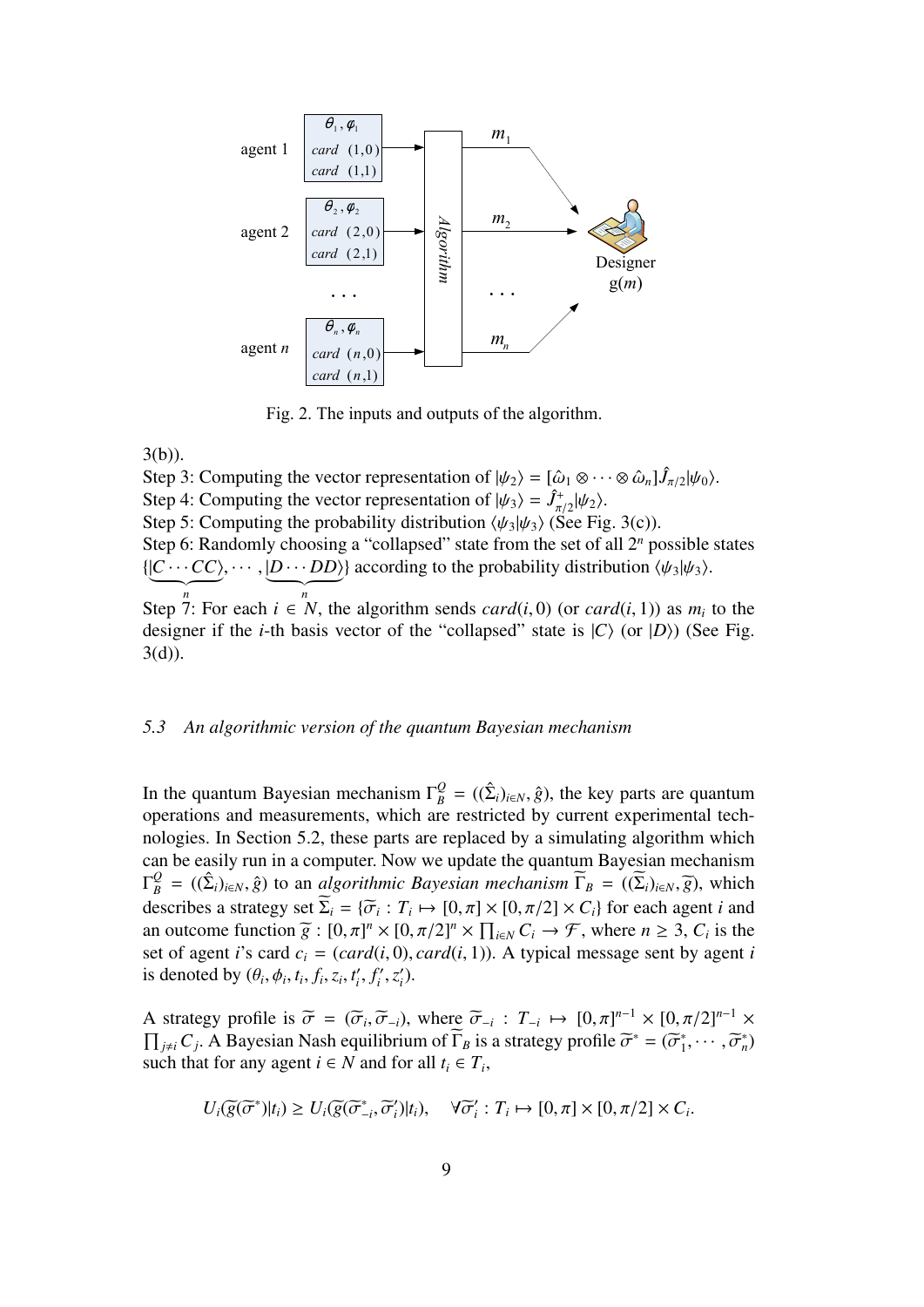Since the factor  $\gamma$  is set as its maximum  $\pi/2$ , the condition  $\lambda^B$  in the quantum Bayesian mechanism shall be updated as  $\lambda^{B\pi/2}$ .  $\lambda_1^{B\pi/2}$  $\lambda_1^{B\pi/2}$  is the same as  $\lambda_1^B$ ;  $\lambda_2^{B\pi/2}$  $\frac{B\pi/2}{2}$  is revised as follows: Consider the payoff to the *n*-th agent,  $\oint_{C} C \cdot C \cdot C \cdot C$   $\int_C C \cdot C \cdot C \cdot C \cdot C \cdot C$  $\oint_{D\cdots DC}$  sin<sup>2</sup>( $\pi$ /*l*).

### Working steps of the algorithmic Bayesian mechanism  $\widetilde{\Gamma}_B$ :

Step 1: Given an SCF *f*, if *f* is multi-Bayesian monotonic, go to Step 3.

Step 2: Each agent *i* sends  $(t_i, f_i, z_i)$  as  $m_i$  to the designer. Go to Step 5.

Step 3: Each agent  $i \in N^{\alpha}$  sets *card*(*i*, 0) = ( $\alpha_i(t_i)$ , *f*, 0), *card*(*i*, 1) = ( $\alpha_i(t_i)$ ,  $y^i$ , 0); each agent  $i \notin N^{\alpha}$  sets  $card(i, 0) = (\alpha_i(t_i), f, 0)$ ,  $card(i, 1) = (t_i, f_i, z_i)$  (where  $\alpha, N^{\alpha}$ ,  $y<sup>i</sup>$  are specified in the definition of multi-Bayesian monotonicity). Then each agent *i* submits  $\theta_i$ ,  $\phi_i$ , *card*(*i*, 0) and *card*(*i*, 1) to the simulating algorithm.

Step 4: The simulating algorithm runs and outputs messages  $m_1, \dots, m_n$  to the designer.

Step 5: The designer receives the overall message  $m = (m_1, \dots, m_n)$  and let the final outcome be  $g(m)$  using rules (i)-(iii) of the traditional Bayesian mechanism. END.

#### *5.4 New results for Bayesian implementation*

**Proposition 3:** In economic environments, given an SCF f that is incentive compatible and Bayesian monotonic:

1) If *f* is multi-Bayesian monotonic and condition  $\lambda^{B\pi/2}$  is satisfied, then  $f \circ \alpha$  is Bayesian implementable by using the algorithmic Bayesian mechanism.

2) If *f* is not multi-Bayesian monotonic, then *f* is Bayesian implementable.

**Proof:** 1) Since *f* is multi-Bayesian monotonic, then  $\overline{\Gamma}_B$  enters Step 3.

Each agent  $i \in N^{\alpha}$  sets *card*(*i*, 0) = ( $\alpha_i(t_i)$ ,  $f$ , 0), *card*(*i*, 1) = ( $\alpha_i(t_i)$ ,  $y^i$ , 0); each agent  $i \notin N^{\alpha}$  sets  $card(i, 0) = (\alpha_i(t_i), f, 0)$ ,  $card(i, 1) = (t_i, f_i, z_i)$  (where  $\alpha, N^{\alpha}, y^{\beta}$ are specified in the definition of multi-Bayesian monotonicity). Then each agent *i* submits  $\theta_i$ ,  $\phi_i$ , *card*(*i*, 0) and *card*(*i*, 1) to the simulating algorithm. Since condition  $\lambda^{B\pi/2}$  is satisfied, then similar to the proof of Proposition 1 in Ref. [6], if the *n* agents choose  $\widetilde{\sigma}^* = (\widetilde{\sigma}_i^*)_{i \in N}$ , where for  $1 \le i \le (n-l)$ ,  $\theta_i = \phi_i = 0$ ; for  $(n-l+1) \le i \le n$ ,  $\theta_i = 0, \phi_i = \pi/l$ , then  $\tilde{\sigma}^* \in \mathcal{B}(\Gamma_B)$ ).

In Step 6 of the simulating algorithm, the corresponding measured state is  $\underbrace{(C \cdots CC)}$ .

Hence, in Step 7 of the simulating algorithm,  $m_i = card(i, 0) = (\alpha_i(t_i), f, 0)$  for each agent  $i \in N$ . Finally, in Step 5 of  $\Gamma_B$ ,  $\overline{g}(\overline{\sigma}^*) = g(m) = f \circ \alpha \neq f$ .

Therefore,  $f \circ \alpha$  is implemented by  $\widetilde{\Gamma}_B$  in Bayesian Nash equilibrium.

2) If *f* is not multi-Bayesian monotonic, then  $\Gamma_B$  is reduced to the traditional Bayesian mechanism. Since the SCF *f* is incentive compatible and Bayesian monotonic, then it is Bayesian implementable.  $\square$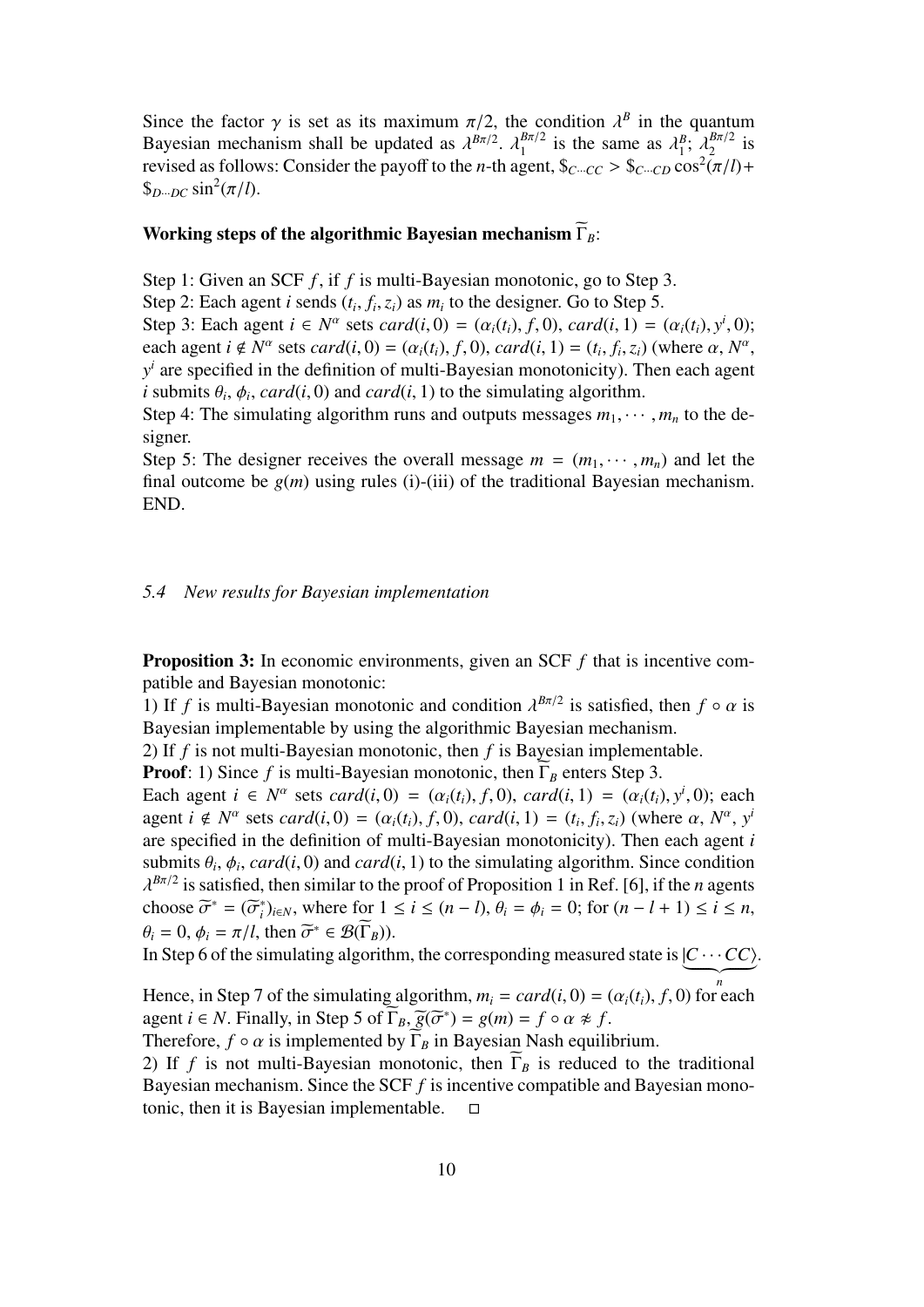#### 6 Conclusions

This paper follows the series of papers on quantum mechanisms [5,6], and generalizes the quantum and algorithmic mechanisms in Refs. [5,6] to Bayesian implementation. It can be seen that for *n* agents, the time complexity of quantum and algorithmic Bayesian mechanisms are  $O(n)$  and  $O(2<sup>n</sup>)$  respectively. Although current experimental technologies restrict the quantum Bayesian mechanism to be commercially available, for small-scale cases (e.g., less than 20 agents [6]), the algorithmic Bayesian mechanism can help agents benefit from quantum Bayesian mechanism just in the macro world.

#### Acknowledgments

The author is very grateful to Ms. Fang Chen, Hanyue Wu (*Apple*), Hanxing Wu (*Lily*) and Hanchen Wu (*Cindy*) for their great support.

#### References

- [1] E. Maskin, Nash equilibrium and welfare optimality, *Rev. Econom. Stud.* 66 (1999) 23-38.
- [2] A. Postlewaite and D. Schmeidler, Implementation in differential information economies. *Journal of Economic theory*, 39 (1986) 14-33.
- [3] T.R. Palfrey and S. Srivastava, Implementation with incomplete information in exchange economies, *Econometrica*, 57 (1989) 115-134.
- [4] M.O. Jackson, Bayesian implementation. *Econometrica*, 59 (1991) 461-477.
- [5] H. Wu, Quantum mechanism helps agents combat "bad" social choice rules. *International Journal of Quantum Information*, 9 (2011) 615-623. http://arxiv.org/abs/1002.4294
- [6] H. Wu, On amending the Maskin's theorem by using complex numbers. *Games and Economic Behavior*, 2011 (submitted). http://arxiv.org/abs/1004.5327
- [7] R. Serrano, The theory of implementation of social choice rules, *SIAM Review* 46 (2004) 377-414.
- [8] Mas-Colell, A., MD Whinston, and JR Green, Microeconomic Theory. Oxford University Press, Oxford, 1995.
- [9] H. Matsushima, Bayesian monotonicity with side payments, *Journal of Economic Theory* 59 (1993) 107-121.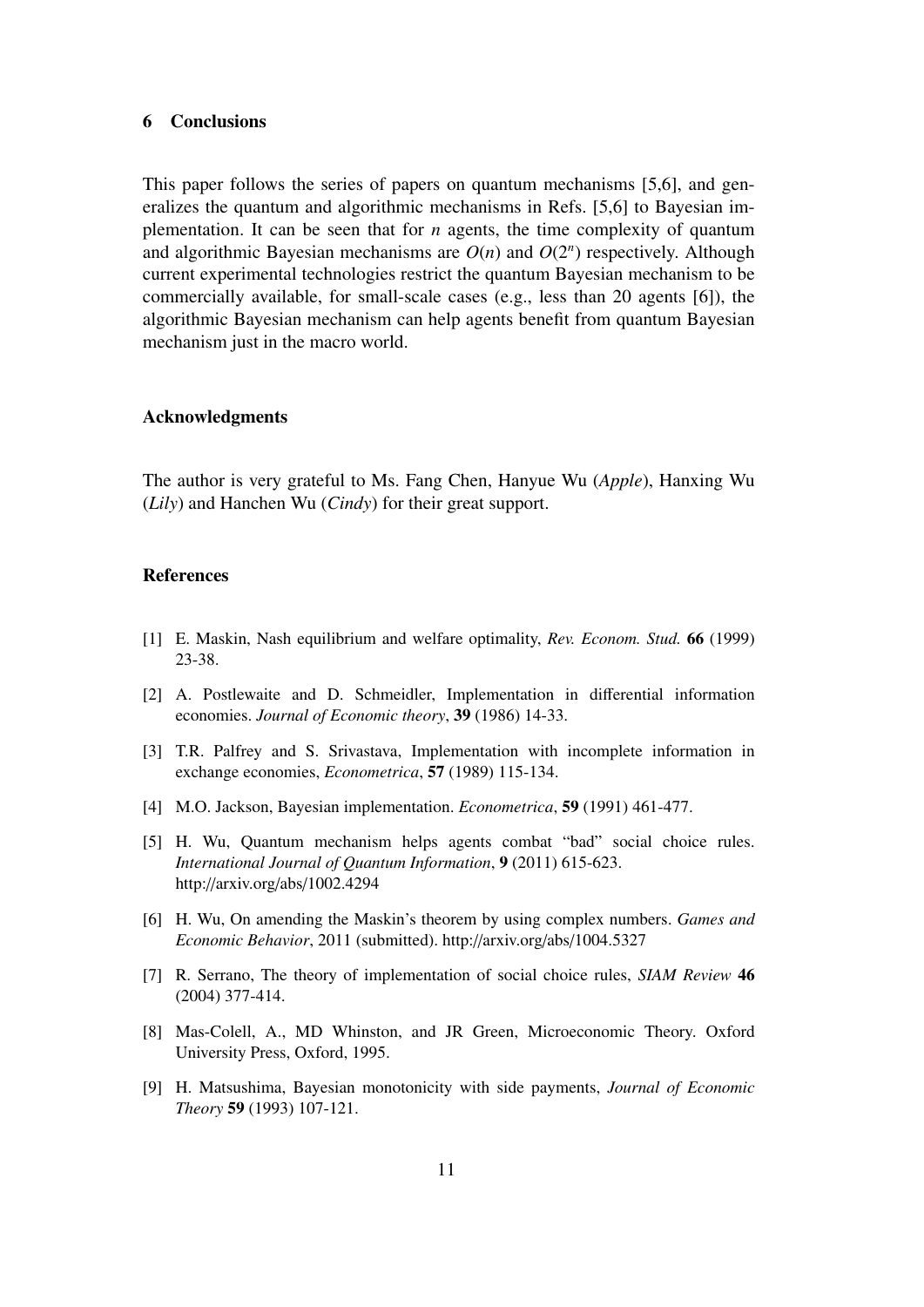[10] A.P. Flitney and L.C.L. Hollenberg, Nash equilibria in quantum games with generalized two-parameter strategies, *Phys. Lett. A* 363 (2007) 381-388.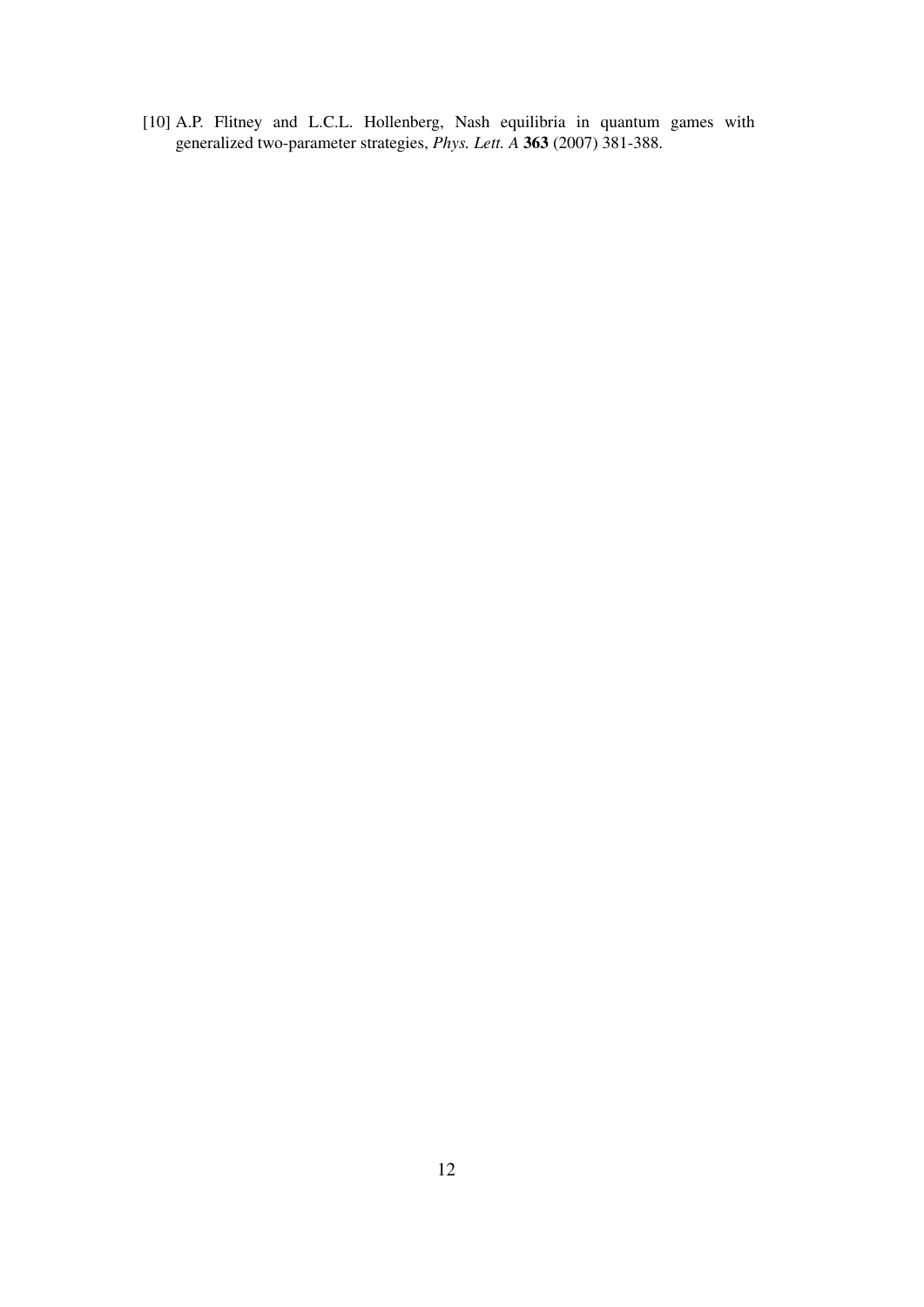start\_time = cputime

```
% n: the number of agents. For example, suppose there are 3 agents. N={1, 2, 3}.
% Suppose the SCF f is incentive compatible, Bayesian monotonic and
% multi-Bayesian monotonic. N^{\alpha} = \{1, 2, 3\}. l = 3n=3;
```
% gamma: the coefficient of entanglement. Here we simply set gamma to its maximum  $\pi/2$  . gamma=pi/2;

```
% Defining the array of \theta_i and \phi_i, i = 1, \dots, n.
theta=zeros(n,1);
phi=zeros(n,1);
```

```
% Reading agent 1's parameters. For example, \hat{\omega}_{\text{\tiny{l}}}=\hat{C}_{\text{\tiny{3}}}=\hat{\omega}(0,\pi\,/\,3)theta(1)=0;
phi(1)=pi/3;
```

```
% Reading agent 2's parameters. For example, \hat{\omega}_2=\hat{C}_3=\hat{\omega}(0,\pi/3)theta(2)=0:
phi(2)=pi/3;
```

```
% Reading agent 3's parameters. For example, \hat{\omega}_{_3} = \hat{C}_{_3} = \hat{\omega}(0,\pi\,/\,3)theta(3)=0;
phi(3)=pi/3;
```

```
Fig. 3 (a). Reading each agent i's parameters \theta_i and \phi_i, i = 1, \dots, n.
```

```
% Defining two 2*2 matrices
A=zeros(2,2);
B=zeros(2,2);
```

```
% In the beginning, A represents the local operation \,\hat{\omega}_{{\rm I}}\, of agent 1. (See Eq (1))
A(1,1)=exp(i*phi(1))*cos(theta(1)/2);A(1,2)=i*sin(theta(1)/2);
A(2,1)=A(1,2);
A(2,2)=exp(-i *phi(1)) * cos(theta(1)/2);row_A=2;
```

```
% Computing \hat{\omega}_n \otimes \cdots \otimes \hat{\omega}_nfor agent=2 : n
         % B varies from \hat{\omega}_{_2} to \hat{\omega}_{_n}B(1,1)=exp(i * phi(a'gent)) * cos(theta(agent)/2);B(1,2)=i*sin(theta(agent)/2);
         B(2,1)=B(1,2);
         B(2,2)=exp(-i*phi(agent))*cos(theta(agent)/2);
         % Computing the leftmost and rightmost columns of C = A \otimes BC=zeros(row_A*2, 2);
         for row=1 : row_A
                  C((row-1)*2+1, 1) = A(row, 1) * B(1,1);C((row-1)*2+2, 1) = A(row, 1) * B(2,1);C((row-1)*2+1, 2) = A(row, 2) * B(1, 2);C((row-1)*2+2, 2) = A(row, 2) * B(2,2);end
         A=C;
         row_A = 2 * row_A;
end
```
% Now the matrix A contains the leftmost and rightmost columns of  $\hat{\omega}_l\otimes\cdots\otimes \hat{\omega}_n$ 

Fig. 3 (b). Computing the leftmost and rightmost columns of  $\hat{\omega}_1 \otimes \cdots \otimes \hat{\omega}_n$